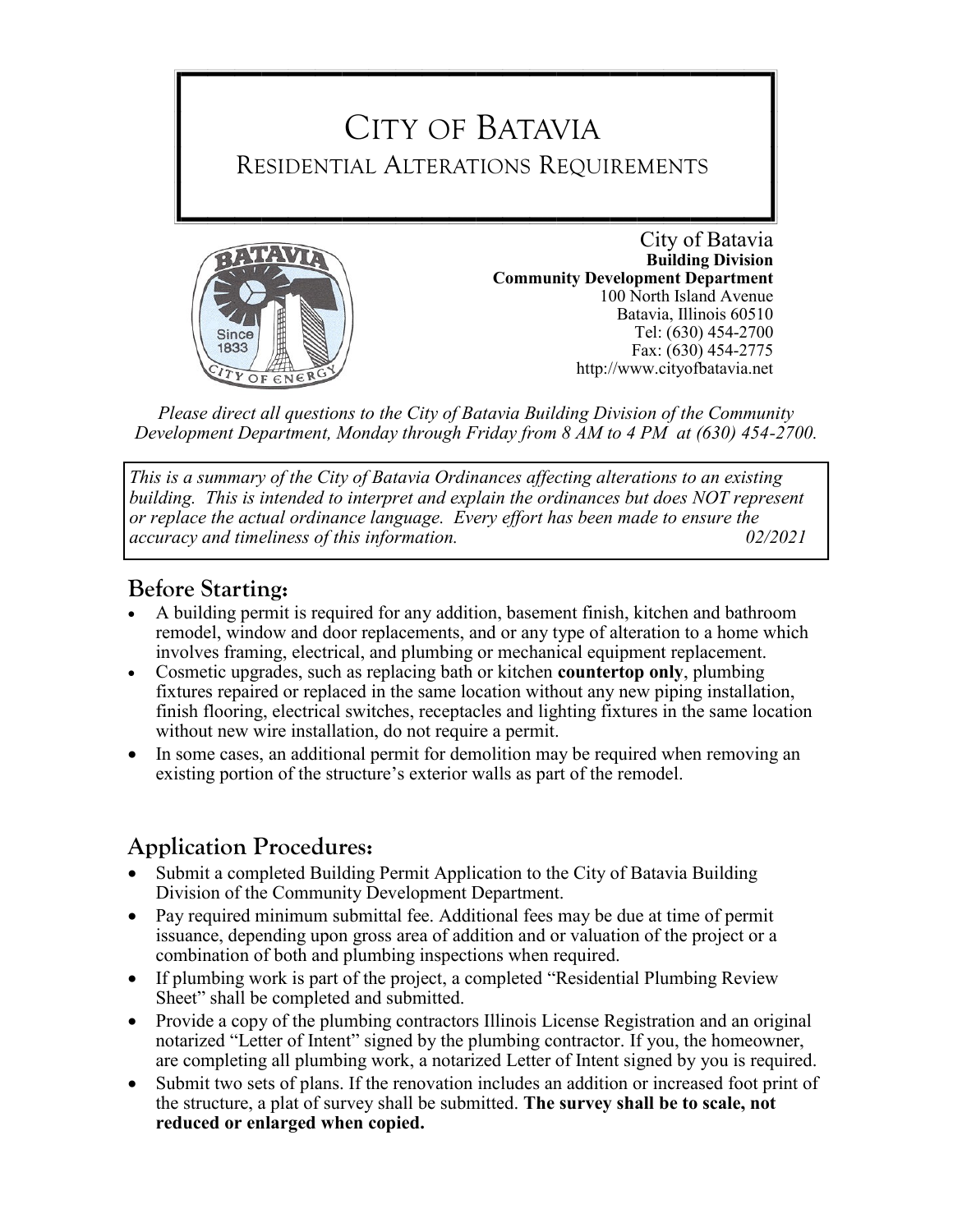- Attach copy of contractor's contract for valuation purposes. If no contract is submitted or the property owner is acting as the contractor, the most current ICC Building Valuation Data cost per square foot will be used.
- Attach two copies of plans. Plans shall include existing conditions and the proposed renovations. Plans shall include sufficient detail to demonstrate compliance with the City of Batavia adopted Building Codes and Ordinances. The drawings shall be as accurate as possible, drawn to  $1/8$ ": 1' or greater scale, include dimensions, walls, cabinets, fireplaces, receptacles, switches, lighting, smoke/carbon monoxide detectors, ceiling and exhaust fans, new sump or ejector pits and rooms identified as to proposed use.
- Framing details shall include a typical wall detail, header sizes, beam and column sizes and if engineered lumber is specified, the manufacturers Sizing Tables.
- Basement finish plans shall indicate each room, soffit and drop ceiling heights, electrical panel location, sump and ejector pit locations and mechanical room (with gas appliances Btu/h input for each.) Gas furnace and water heater areas shall have sufficient venting and combustion air. Refer to IRC, Chapter 17 & 18 for specific details.
- When new or replacement stairs are proposed, provide a typical stair detail indicating riser height, tread depth and nosing projection, handrail and guardrail specifications.
- When new or replacement windows / doors are proposed, provide opening sizes, U-factor values (max .30) and any hazardous location details. Provide framing details as applicable.
- Replacement windows may be "like for like" as long as the window is the manufacturer's largest standard size window that will fit within the existing frame or existing rough opening. The replacement window shall be permitted to be of the same operating style as the existing window or a style that provides for an equal or greater window opening area than the existing window.
- For new window openings, identify size and location of all windows, noting required egress windows. Bedrooms must have a second code-compliant means of egress such as a window or second door to the outdoors. Egress windows in basement bedrooms shall be 36" maximum above floor level, other than basement bedrooms, egress windows shall be 44" maximum above floor level. A bedroom is defined as any enclosed room with a closet. This may include a "den", "study", "playroom" or "office".
- When the thermal envelope of the structure is to be altered, provide R-value of insulation in affected walls and or ceilings.
- Plans shall indicate location of all supply/returns for forced air heating (required in every habitable room) or alternate means of heat such as hot water or electric base board heaters.
- Combination-type AFCI protection for (new) bedroom electrical branch circuits shall be provided. This includes smoke/CO detectors in those areas.
- GFCI protected receptacles are required in bathrooms, kitchens, unfinished areas, within 6' of water sources and exterior areas. (This includes screen porches).
- All bathroom exhaust fans shall be vented to dedicated exterior terminations. Ducts extending into unconditioned areas must be insulated.

## **Homeowner/Contractor Responsibilities**

- Schedule the required inspections with the City of Batavia Building Division of the Community Development Department. Please schedule inspections at least 48 hours in advance to insure that we can meet your schedule. Additional inspections, other than those listed on the Permit Placard may be required, depending upon the scope and complexity of the project.
- Make sure that the work is ready for inspection before the inspector arrives. To avoid a reinspection fee, please cancel the inspection if the work is not ready.
- Make sure copies of all approved submittals and plan review comments are available on site.
- It is the owner's /contractor's responsibility to maintain a clean work site and remove construction debris in a timely manner.
- **ALL PERMITS REQUIRE A FINAL INSPECTION.**